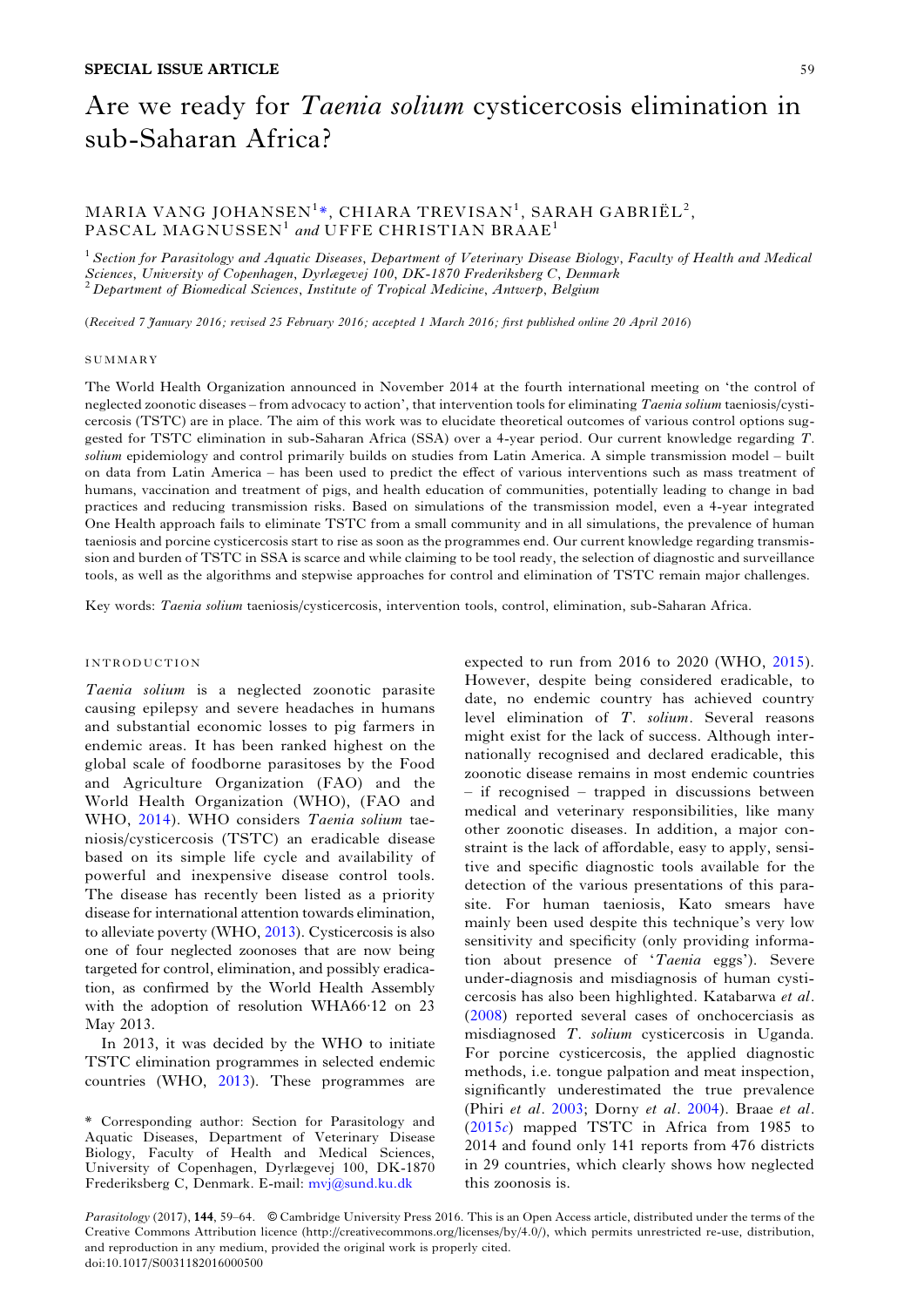Being primarily a socially determined disease, knowledge about its local epidemiology and transmission, remains to be elucidated in many endemic regions (Thys et al. [2015\)](#page-5-0). A temporal fluctuation in porcine cysticercosis prevalence was recently reported from Tanzania most likely as a result of farming practices (Braae *et al.*  $2014$ ). In the same study, it was also demonstrated that confined pigs had the same level of infection as free-roaming pigs and through a case–control study it was confirmed that feeding potato peels to pigs was a significant risk in getting porcine cysticercosis (Braae et al.  $2015a$  $2015a$ ). Local traditions have also been shown to significantly influence the transmission of T. solium. Porphyre et al.  $(2015)$  $(2015)$  found that shortage of pork in connection with festivals, would lead to seasonal variation in trading and slaughtering of infected pork.

The societal burden of TSTC is still unknown due to the lack of epidemiological data. The only parameter included in the DALY calculations for TSTC in humans is epilepsy, despite the knowledge, that this disease causes a number of disabilities. Included in the burden assessment should also be the economic consequences for affected people and pig owners, who lose 50–100% of the value of their pigs if they are infected (Praet et al. [2009;](#page-5-0) Trevisan et al. [in press](#page-5-0)).

Nevertheless, in recent years tools for treatment and prevention of TSTC have been developed, providing the hope that the disease can be eliminated if the control tools are applied well. The main tools include treatment of taeniosis cases, treatment of pigs, vaccination of pigs, health education, improved meat inspection, and improved hygiene and sanitation (WHO, [2015;](#page-5-0) Gabriël et al. [in press\)](#page-5-0). However, the algorithm (which tools to combine) and the stepwise approach for their application (when to implement which strategy) as well as the goals for success (reduction in presence of the parasite in the final or the intermediate host; reduction in morbidity) and how to measure success remain to be determined.

In this paper, we try to predict the outcome of the different interventions applied in sub-Saharan Africa (SSA), by using a simple Reed-Frost transmission model developed by Kyvsgaard et al. ([2007\)](#page-5-0).

## PREDICTIONS OF EFFECTS OF INTERVENTIONS

## The simple Reed-Frost model

The model described by Kyvsgaard et al. ([2007\)](#page-5-0) was modified from a Reed-Frost model developed for infections with bacteria, virus and protozoans. It was developed as both a deterministic and stochastic version where hosts (man and pig) could be susceptible, infected or recovered and presumed immune (only pigs). Transmission between humans and pigs was modelled as susceptible roaming pigs scavenging on human faeces infected with T. solium eggs. Transmission from pigs to humans was modelled as susceptible humans eating undercooked pork harbouring T. solium cysts. Deterministic models of each scenario were run first followed by stochastic versions of the models to assess the likelihood of infection elimination in the small population modelled. Several assumptions of the model should be mentioned. The model assumes that random contact occurs between hosts, transmission is only direct from man to pig, all infected pigs have equal risk of transmission to man after slaughter, and that the human population is fixed at 1000 individuals. The model was developed based on data from Latin America, but after publication of the model, epidemiological data have been published from SSA, indicating that the basic values of taeniosis (mean prevalence between  $1.5$  and  $5\%$ ) and porcine cysticercosis (mean prevalence between 30 and 40%) fitted the model well (Komba et al. [2013](#page-5-0); Mwanjali et al. [2013](#page-5-0); Braae et al. [2014\)](#page-5-0).

## Treatment of human taeniosis

In the WHO Roadmap [\(2013](#page-5-0)) five main intervention strategies were outlined for control of the Neglected Tropical Diseases: preventive chemotherapy [mass drug administration (MDA)], intensified disease management, vector control, improve water quality and sanitation, and zoonotic disease management. Two drugs (praziquantel and niclosamide) are currently registered for taeniosis. Their efficacy is very high although reports have suggested reduced efficacy of niclosamide in some areas (WHO, [2015\)](#page-5-0). Whereas praziquantel is currently available in most TSTC endemic areas, niclosamide is not widely available (WHO, [2015\)](#page-5-0). As MDA of praziquantel [provided annually or biennially (to school-aged children)] is central in control of schistosomiasis, it has been suggested to integrate schistosomiasis and TSTC control in areas of coendemicity. Major concerns regarding this approach are that TSTC is distributed in clusters, affects all age groups, and treatment of schistosomiasis compared with taeniosis requires four to five times the dose of praziquantel, which may cause severe sideeffects in people suffering from neurocysticercosis.

Assuming, in the transmission model, that schoolaged children account for 30% of a population, praziquantel at 40 mg kg<sup>-1</sup> has a 100% efficacy against both mature and immature T. solium and coverage is 100%, the model predicts a reduction in taeniosis prevalence from 2 to 1% in the whole population if assessed 3 months later. Similarly, the prevalence of porcine cysticercosis drops from nearly 20 to 15% in the same period [\(Fig. 1A](#page-2-0)). If measured a year after the intervention, the reduction is still significant, but as can be seen from the graph, the prevalence of both taeniosis and porcine cysticercosis increases to pre-treatment levels in 4–5 years.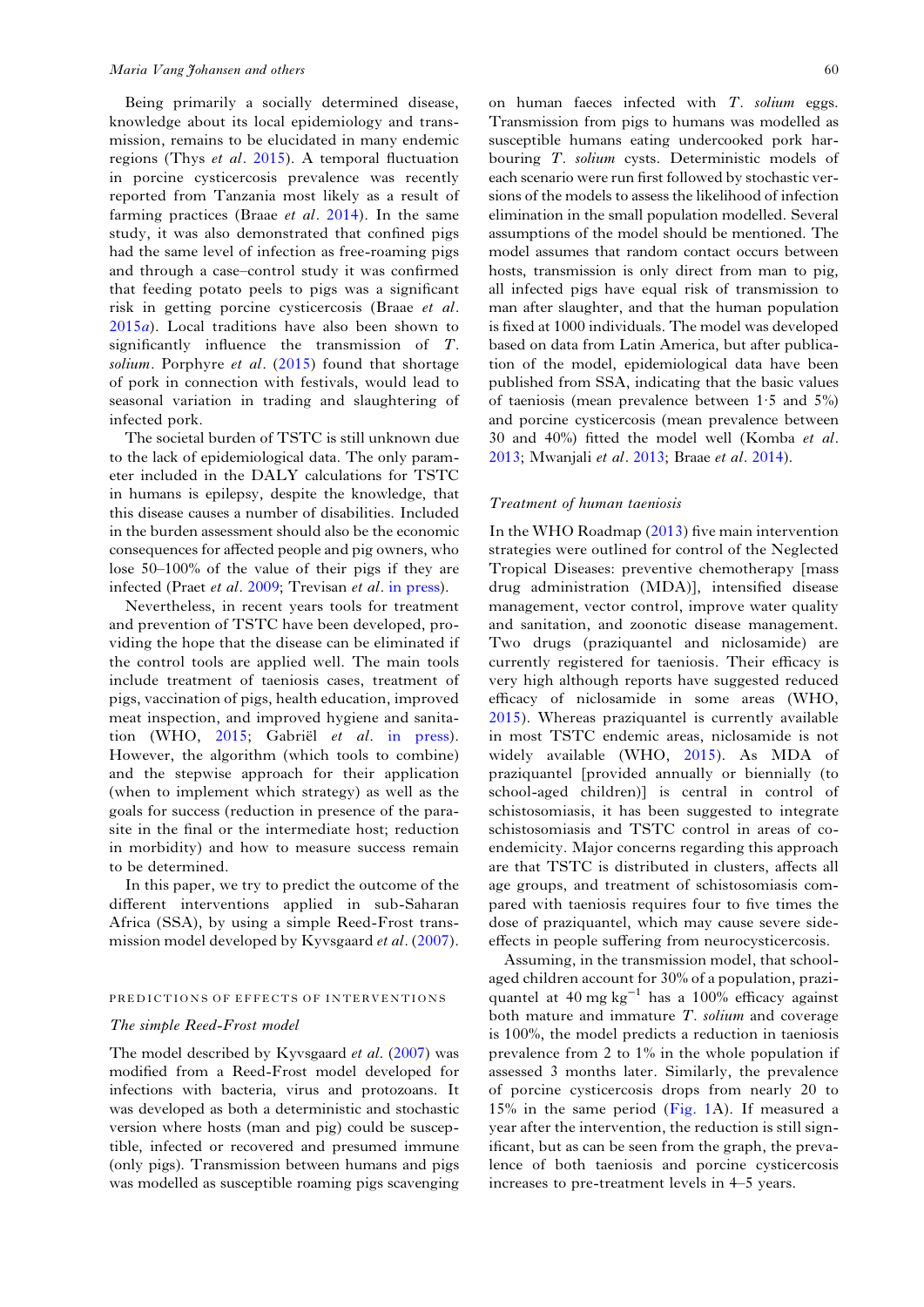<span id="page-2-0"></span>

Fig. 1. The basic scenario in the model (Kyvsgaard et al. [2007\)](#page-5-0) is a small community with 1000 people and 200 pigs (200) families with one pig per family). The prevalence of taeniosis in humans is set at 2% and the prevalence of porcine cysticercosis is 20% based on epidemiological data from Latin America. (A) The effect of a single treatment with praziquantel given to all school-aged children (representing  $30\%$  of the population) at month 24 is depicted, assuming a coverage =  $100\%$ , and  $100\%$ efficacy of the drug. (B) Effect of four treatments with praziquantel, given to all school-aged children (representing 30% of the population) annually for 4 years starting month 24. Coverage = 90%, Efficacy = 100%. (C) Treating 75% of all pigs with oxfendazole (90% efficacious) at yearly intervals for 4 years starting month 24. (D) Vaccination and treatment of 1–9 months old pigs (80% of the pig population) every 6th month for 4 years starting month 24. Coverage 75%, 100% vaccine efficacy and 90% treatment efficacy. (E) Applying health education four times at annual intervals resulting in 50% reduced pig–human and manto-pig transmission rates due to assumed changed practices in the following 3-month period only. The health education starts from month 24. (F) The scenario depicts the effect of an integrated approach combining (a) four treatments with praziquantel, given to school-aged children (representing 30% of the population) annually for 4 years (coverage = 90%, efficacy = 100%), (b) health education given to the whole population annually for 4 years (50% reduction in transmission rates for 3 months following each intervention) and (c) vaccination and treatment of 1–9 months old pigs given every 6th month for 4 years (80% of the pig population, coverage 75%, 100% vaccine efficacy and 90% treatment efficacy). All interventions start at month 24.

Assuming a similar setting as above but with MDA provided annually for 4 years and a bit more realistic coverage of 90% (Fig. 1B), the prevalence of taeniosis remains about 1% as long as the MDA is ongoing, but starts to increase thereafter. Porcine cysticercosis is generally more affected as the prevalence reduces to about 11%, but increases as soon as the treatment stops.

## Treatment of porcine cysticercosis

Several drugs have been tested on porcine cysticercosis with varying efficacies. Oxfendazole has shown to be the most effective anthelmintic against muscle cysts causing no or little side-effects. However, the drug is not very effective against brain cysts (Mkupasi et al. [2013](#page-5-0)). The drug is not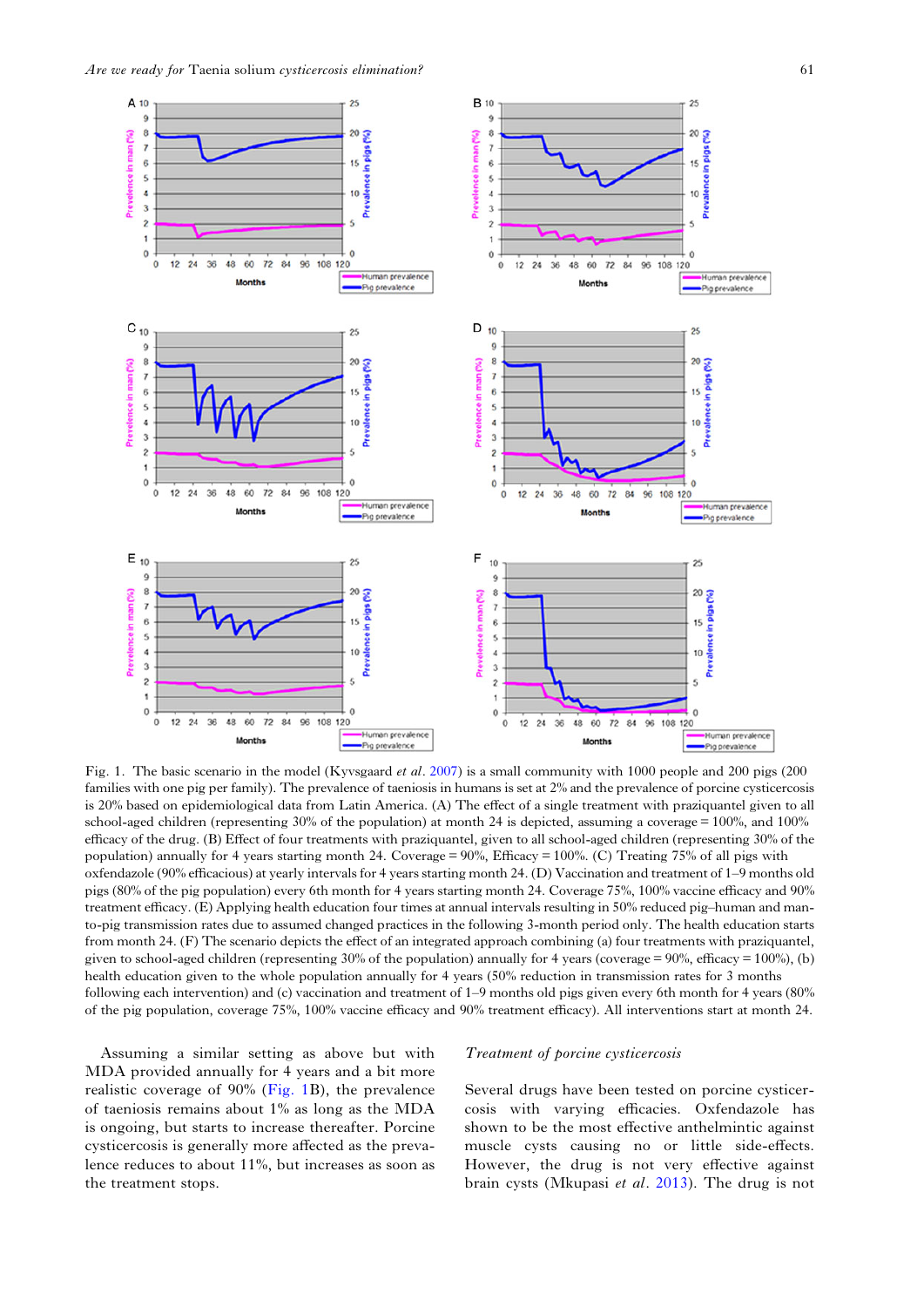yet registered for treating pigs and not available in most endemic settings. Also, there are no guidelines for evaluating the efficacy of anthelmintics against porcine cysticercosis, and more efficacy studies are needed since the conclusions so far are based on a limited number of studies.

If applying an annual treatment of pigs using oxfendazole with 90% efficacy and 75% coverage, the prevalence of taeniosis would gradually decrease and reach 1% after 3–4 years, but increase as soon as the treatment stops [\(Fig. 1C](#page-2-0)). Porcine cysticercosis will significantly decrease right after treatment but with annual intervals, the prevalence remains above 7% and will increase as soon as the treatment stops.

## Vaccination of pigs

Theoretically, a vaccine against porcine cysticercosis with a life-long protection would be the ideal control tool (Garcia et al.  $2003$ ). At the moment two vaccines have been successfully developed and have shown very high levels of protection in both experimental and field trials (WHO, [2015\)](#page-5-0). The vaccines have not been assessed for cost-effectiveness and are not yet commercially available. Lightowlers ([2013\)](#page-5-0) suggested combining vaccination of all pigs between 1 and 9 months of age with oxfendazole treatment, and demonstrated an optimal effect if delivered every 4 months. As such, a high proportion of pigs would have gotten at least two vaccinations and treatments before arriving at slaughter age. Such short interval would however be unrealistically labour-intensive in most settings.

In Fig. 4 Lightowlers' suggestion has been depicted with a 100% efficacious vaccine, a 90% efficacious treatment and coverage of 75% assuming the age group 1–9 months constitutes 80% of the pig population. In this scenario, with the combined intervention every 6 months (depicting two vaccinations per pig in the model reduces taeniosis to  $\leq 1\%$ and porcine cysticercosis to <5% but returns to pre-treatment levels once the interventions stops.

## Health education

The WHO/FAO/OIE guidelines for prevention and control of TSTC suggest health education to be integrated only as a non-specific measure integrated with other primary health-care messages (WHO/ FAO/OIE, [2005\)](#page-5-0). As a consequence, health education per se has received little attention and only in few studies been assessed scientifically with proper evaluation of efficacy, effectiveness and impact (WHO, [2015\)](#page-5-0). Recently a computer-based tool, The Vicious Worm, was developed with the hope to upgrade health education to the status of a specific control tool in line with drugs and vaccines (Johansen et al. [2014\)](#page-5-0). The tool is a freeware

[\(http://www.theviciousworm.org\)](http://www.theviciousworm.org) and also available as an app (for Android and IOS). It targets stakeholders across disciplines and sectors, providing information about transmission, diagnosis, risk factors, prevention and control of the diseases.

Modelling the effect of health education by reducing the man-to-pig and pig-to-man transmission rates requires the assumption that people will change their risky practices following the education. In the example provided in [Fig. 1E](#page-2-0), it is assumed that following health education, people will reduce their consumption of infected pork or cook it, infected pork will to a greater extend be condemned, open defecation will be reduced, more safe water will be used, and pigs will be better confined. All together this has been set to reduce the transmission rates by 50% (arbitrary set due to lack of information) over a 3-month period only. In reality, the health education is expected to have a much more prolonged effect especially if repeated annually, but this remains to be elucidated.

## Improved meat inspection, hygiene and sanitation

Control of TSTC in Europe and North America was facilitated through industrialization including meat inspection as well as improved hygiene and sanitation. As a long-term goal, this would be the most sustainable solution but for now unfeasible in most endemic settings. The effect of improving meat inspection and, hygiene and sanitation are included in the health education model despite the lack of studies assessing the efficacy of these measures. A recent study from Zambia failed to show any effect of a Community-Led Total Sanitation programme on the prevalence of porcine cysticercosis in the communities (Bulaya et al. [2015\)](#page-5-0).

## Integrated cross-sectoral approach to control

Implementation of combined interventions to prevent and control TSTC has been recommended considering the strengths and limitations of each of the individual control strategies (FAO and WHO, [2014\)](#page-5-0). Nevertheless, currently there is limited information on optimal combinations for cost-effective prevention and control of TSCT in an endemic situation. The final proposed scenario is a 4-year programme combining annual MDA to school-aged children (90% coverage and 100% efficacy) and annual health education at the community level (50% transmission risk reduction in a 3-month period) with vaccination and treatment of pigs aged 1–9 months of age every 6 months for 4 years (100% efficacious vaccine, 90% efficacious treatment and coverage of 75% of the age group 1–9 months which represents 80% of the pig population). Using this integrated approach targeting the parasite in both man and pigs simultaneously, the effect will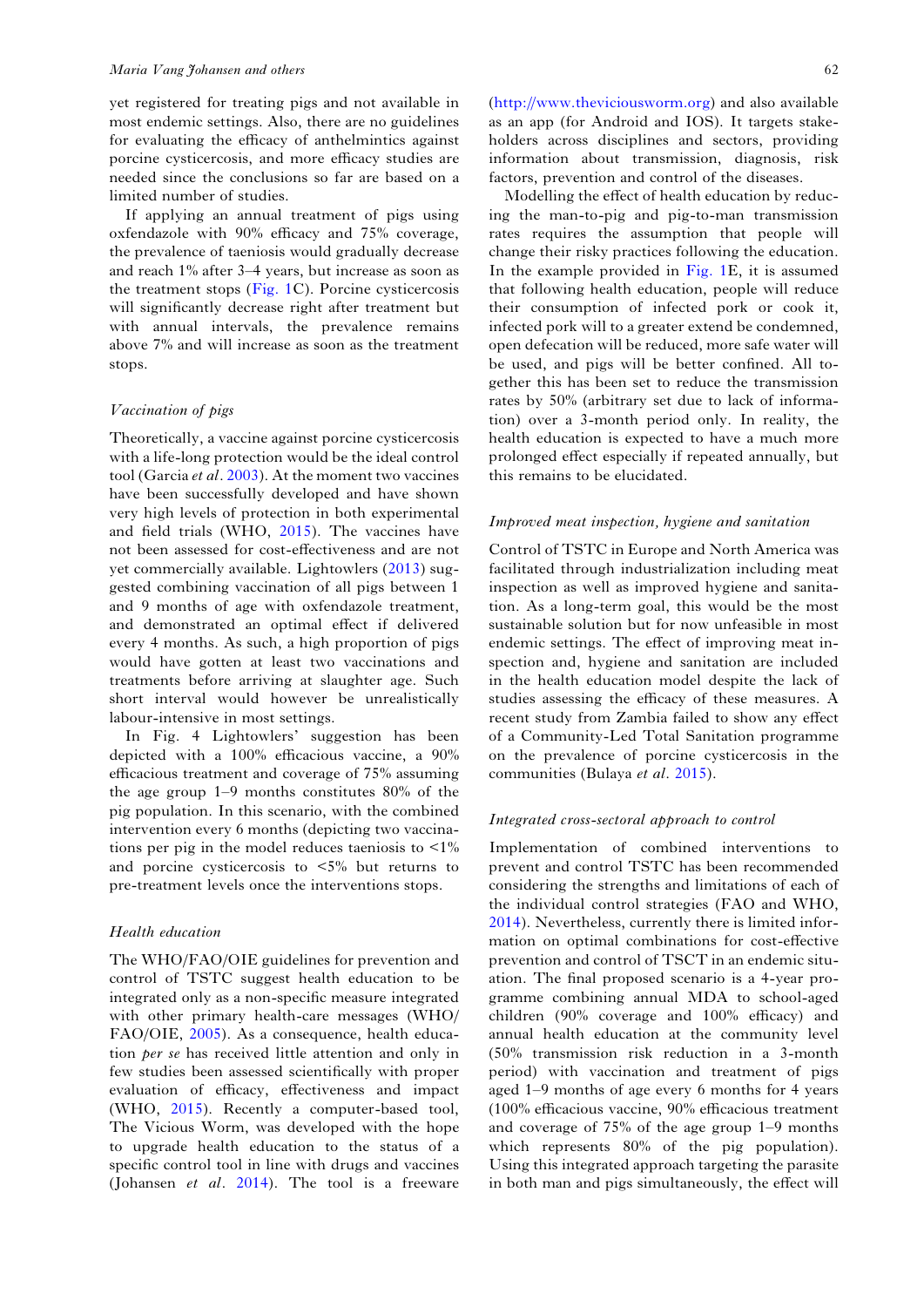be highly significant, but will not be able to eliminate the infection in neither man nor pigs [\(Fig. 1](#page-2-0)F).

## DISCUSSION

All scenarios were able to reduce taeniosis by at least 50%, but maintaining and further reducing taeniosis is the real challenge. In a study from Tanzania, Braae et al. ([2015](#page-5-0)b) followed an MDA programme providing praziquantel to school-aged children annually which resulted in a community taeniosis prevalence reduction from  $3.0$  to  $2.0\%$  after the first MDA and to  $0.8\%$  after the second MDA. As the project also included track-and-treat of all positive taeniosis cases in the community, the effect cannot only be ascribed to MDA. However, as depicted by the transmission model, no single intervention will be able to control TSTC, but more surprising; a substantial but realistic effort combining the most promising tools over a 4-year period will not result in eliminating the infection in neither man nor pigs. The first goal for the TSTC elimination programmes should therefore be to replace the unrealistic elimination goal with more realistic control goals, and define goals in relation to time. As TSTC is a zoonosis it is important to set the goals for both taeniosis and porcine cysticercosis control and define whether the first target should be morbidity control or transmission control (Bergquist et al. [2009\)](#page-5-0). Development of surveillance strategies will also be essential, as the two published T. solium models predict fast rises in the prevalence of human taeniosis and porcine cysticercosis once the control programmes end (Gonzalez et al. [2002](#page-5-0); Kyvsgaard et al. [2007\)](#page-5-0).

The model is built assuming a steady human population but having an in- and out-flux of pigs at 3-month intervals. This mimics the situation that most pigs are slaughtered around 1 year of age. In the different scenarios, the prevalence of porcine cysticercosis is affected by the intervention, but as soon as the intervention stops, only very few infected humans will result in a very fast rise in the porcine cysticercosis prevalence as the model assumes that  $25\%$  of all pigs are susceptible to T. solium at any time point.

There are many limitations in the used theoretical transmission model of which the most important is likely to be the lack of inclusion of the environment. Maya et al.  $(2012)$  $(2012)$  assessed the survival of T. solium eggs in waste water and concluded that the eggs survive so well that they should be used as indicator for waste inactivation. As almost no literature exists regarding survival of T. solium eggs outside the human host, data obtained in Kenya from the indistinguishable T. saginata suggest almost 1 year survival in both dry and wet field conditions (Duthy and van Someren, [1948](#page-5-0)). Several studies have pointed at 'water source' as a risk of T. solium

transmission, which also underlines the importance of the environment for transmission and the need to design prediction models which includes this factor (Dumontet et al. [2001;](#page-5-0) Maya et al. [2012](#page-5-0); Mwanjali et al. [2013\)](#page-5-0). Another limitation is the lack of an age structure as age of the host has been shown to be important (Braae et al. [2014](#page-5-0), [2015](#page-5-0)b). As transmission of T. solium is socially determined, local human practices may, to a large extend also influence the transmission rates from man-to-pig and from pig-to-man, which is not accommodated in the model (Porphyre et al. [2015;](#page-5-0) Thys et al. [2015\)](#page-5-0).

Efficacy of drugs and vaccines is in the current scenarios set unrealistically high. Infrastructure needed to ensure optimal conditions are often insufficient resulting in incorrect storage of drugs and vaccines, lack of measurements for correct dosing, and lack of skilled personnel for correct application, all leading to reduced efficacy in the field.

Compliance is likely to be the main obstacle as people do not recognise taeniosis, hence do not actively seek medical attention. Vaccinating pigs against porcine cysticercosis, which for most farmers is not seen as the most important threat, is likely to have a low compliance (Phiri et al. [2003\)](#page-5-0). The best way forward would therefore be to develop an African swine fever vaccine and combine it with the vaccine against porcine cysticercosis. As neither oxfendazole nor porcine cysticercosis vaccines are available in any sub-Saharan country this remains theory. When the tools become available the price will naturally be a main determinant of compliance.

## Concluding remarks

With the ultimate goal to eliminate TSTC, the road is long in SSA. Even the proposed One Health approach with a 4-year strategy did not result in elimination of neither taeniosis nor porcine cysticercosis in a small community. In addition to the theoretical challenges, compliance, cost and logistic challenges will make it very difficult to reach the goal of elimination. The way forward must be a stepwise approach, involving all relevant sectors, setting clear measurable goals for morbidity and transmission control in both man and pigs. A surveillance strategy must be developed and implemented to measure progress and finally, transmission models should continuously be improved and used to guide the way forward.

#### ACKNOWLEDGEMENT

The authors wish to thank the British Society for Parasitology for the invitation to speak at the BSP Autumn meeting 2015.

### FINANCIAL SUPPORT

The work was supported by the Danish International Development Agency, file no. 09-007LIFE through the